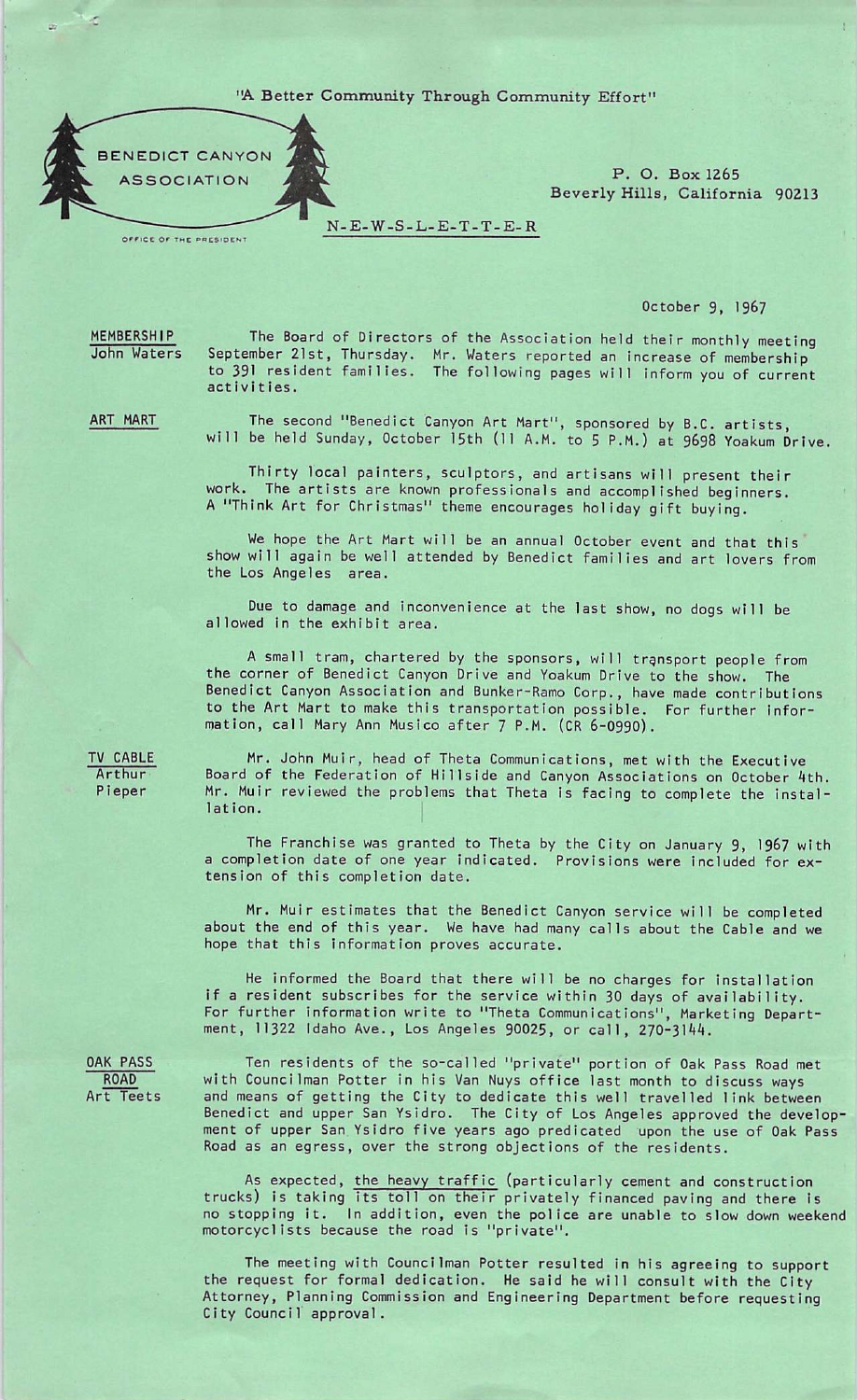TRAFFIC Tony Liebig

## "SLOW BENEDICT" CAMPAIGN TO START SOON.

The fast, very heavy, Valley-to-City traffic through the Canyon is not only hazardous but is changing the character of Benedict Canyon and adversely affecting property values. If nothing is done, it will get worse!

After considerable study the Traffic Committee has concluded that whatever is done to slow and lighten this through-canyon traffic will have to be done by Canyon residents themselves. We cannot reasonably expect help or relief from the Los Angeles Traffic Department, the Police, the opening of alternate routes, or signs.

The purpose of the SLOW BENEDICT campaign is to convince Canyon residents to drive within the posted speed limits in the Canyon, thereby slowing the through-canyon traffic and, hopefully, diverting a significant percentage of it to other routes. One can demonstrate the efficacy of this technique simply by driving 25 or 30 M.P.H. in the Canyon during the busy hours. Changing driving habits and routes of through-canyon commuters will require the con tinued cooperation of a large percentage of Canyon residents, particularly during the rush hours.

The SLOW BENEDICT campaign will be initiated shortly. Mailers and bumper stickers will be sent residents and large signs will be posted at each end of the Canyon. We will need help! Anyone with a suggestion, or some time to contribute is urged to call Tony Liebig, CR 5-9760.

Rudelson **SCHOOLS** 

What welcome sight those school buses are this year in Benedict Canyon! Mrs. Jerrold Why is it things always are appreciated more when you almost lose them.

> Those of us who have children riding the buses can show our appreciation by instructing them in the proper bus etiquette.

- 1. Remaining seated.
- 2. Refrain from loud conversation.<br>3. No singing or whistling.
- 3. No singing or whistling.<br>4. No boisterous conduct.
- No boisterous conduct.
- 5. Keep all parts of body inside the bus.<br>6. No unnecessary noises.
- No unnecessary noises.
- 7. No profanity.<br>8. No eating on
- No eating on the bus.
- 9. Pupils wearing athletic footwear equipped with cleats or spikes
- not permitted on buses.
- 10. Go immediately to the school grounds upon leaving the school bus at school.

Breaking any of these rules can result in a white slip, a serious disciplinary action. Three of these slips and your child can be removed from the bus until the end of the semester.

This is a chance to teach your children early, a respect for law and order. A well ordered bus is a safe bus.

Remember the school bus driver's slogan: "TEACH YOUR CHILDREN THE RULES AND LEAVE THE DRIVING TO US".

Never have the hills been more dangerously covered with chaparral. As this native growth dries out, it becomes a threat to every resident of the Santa Monica Mountains.

The law, at present, requires clearance of all native brush and com bustible litter for a minimum of 30 feet from your home, with greater clearance required when deemed necessary by the fire department.

BUT your insurance costs increase or decrease in direct proportion to the distance that brush is cleared from your house -- 30, 60, 100 or 200 feet. These brush exposure charges are in ADDITION to your regular rates, and are REMOVED when the offending brush has been cleared.

Use heavy twine to tie your cut brush in bundles of not more than four feet in length, or put it in containers of 45-gallon capacity or less, and set it out for pick-up on your next regular collection day.

The new brush-clearance ordinance has been reviewed and recommended by the Police, Fire and Civil Defense Committee of the City Council. Within 2 weeks the ordinance will be presented to the 15 members of the full City Council. Support this ordinance when it comes up for hearing.

FIRE INSURANCE Mrs. John D. Weaver